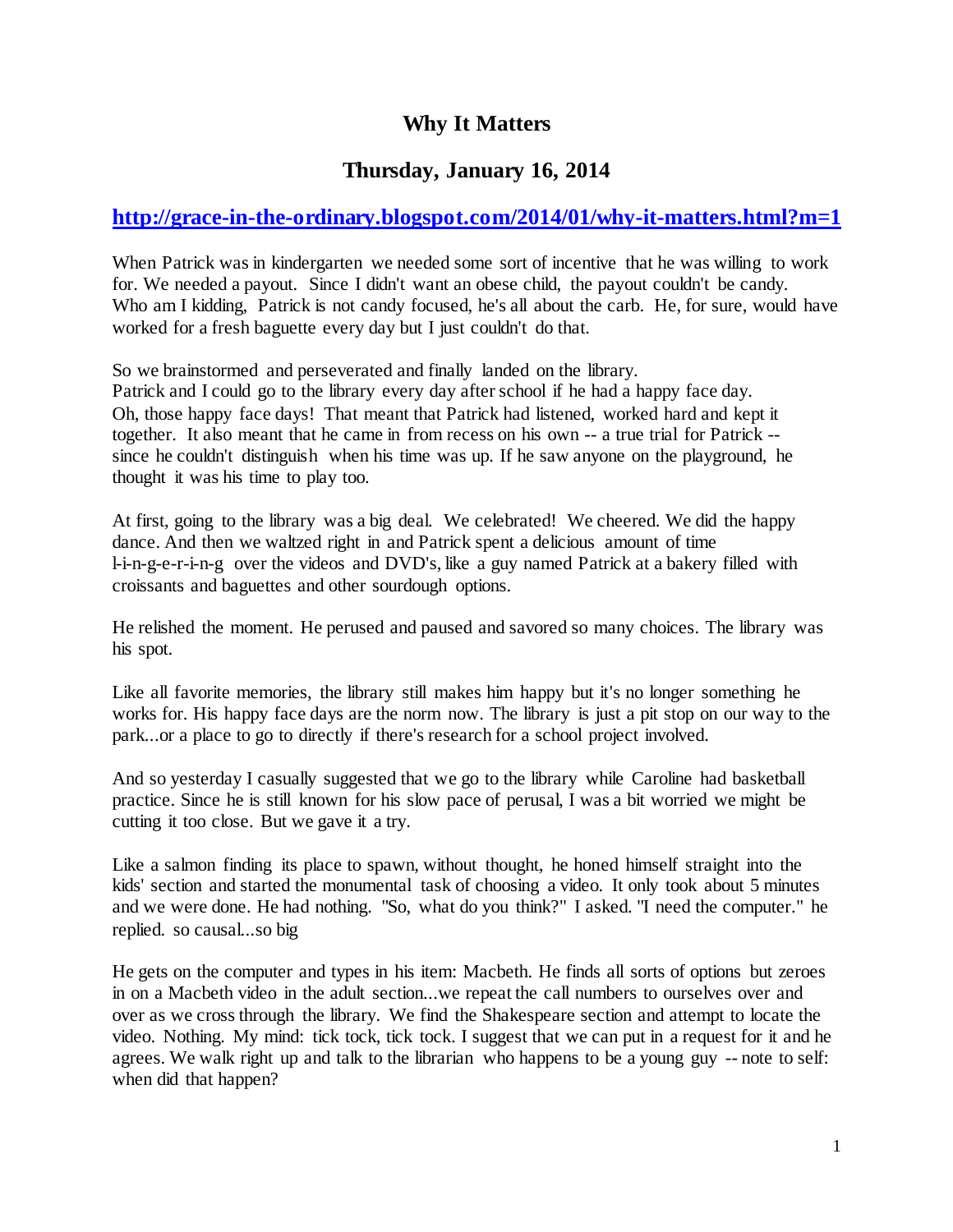He says it should be on the shelf...he meanders over to the section with us, finds it for us (library newbies) and Patrick is smiling...fired up...for Macbeth??? We don't have time that night to watch the show.

So I wake up to my husband leaving for work and telling me, "Yeah, Patrick is fully dressed and watching Macbeth." Weird.

I come out a half hour later to check on Patrick and he's engrossed...full middle English  $+$ Shakespearean drama  $+$  early morning  $=$  confused momma. I shake my head and keep my morning pace.

He comes out for breakfast asking questions. "Who killed Macbeth?" My mind needs simple gimme questions like, "Where's the toast?" I do what all motley, sleepy, busy parents do...I tell him to Google it.

He does. Fascinated he tells me that Macduff kills Macbeth -- because Macbeth had killed Macduff's wife and son. I start to get interested. I can't help it...this whole weirdness is also super cool. It starts to break through my early-morning mind fog: my kid is curious about Shakespeare?!?

I tell him that Macduff got revenge on Macbeth. I ask him if he knows what that means. He pauses and lets me continue...Macbeth gets killed because he killed other people...he had it coming. He understands...and he reveals others that Macbeth has killed, Duncan and one other whose name I can't understand.

But here's what I do understand. Talking to my 14 year old son about the plot of Macbeth in the early morning time before school was an unanticipated miracle.

My son has Down syndrome.

### **The statistic most often given is that women who find out they are carrying a baby with Down syndrome abort that baby 90% of the time.**

I like to think that number is a little high...but if it's 75% or 50% it really doesn't matter. Women are terminating their wanted pregnancies because of fear. Because they don't think they will be talking Shakespeare to that child, ever. Because they can't imagine someone with Down syndrome being clever or funny or independent with dreams of their own.

#### **Because all they know is mis-information.**

My son is no "gifted and talented" child with Down syndrome, trust me. But here's what he has had...access to the curriculum. He's been fully included alongside his typical peers and exposed to rich literature, big ideas like social justice and freedom. He's been in on class discussions and wrestled with morality. He's learned about the arts, history, science and math...just like any other kid at his school.